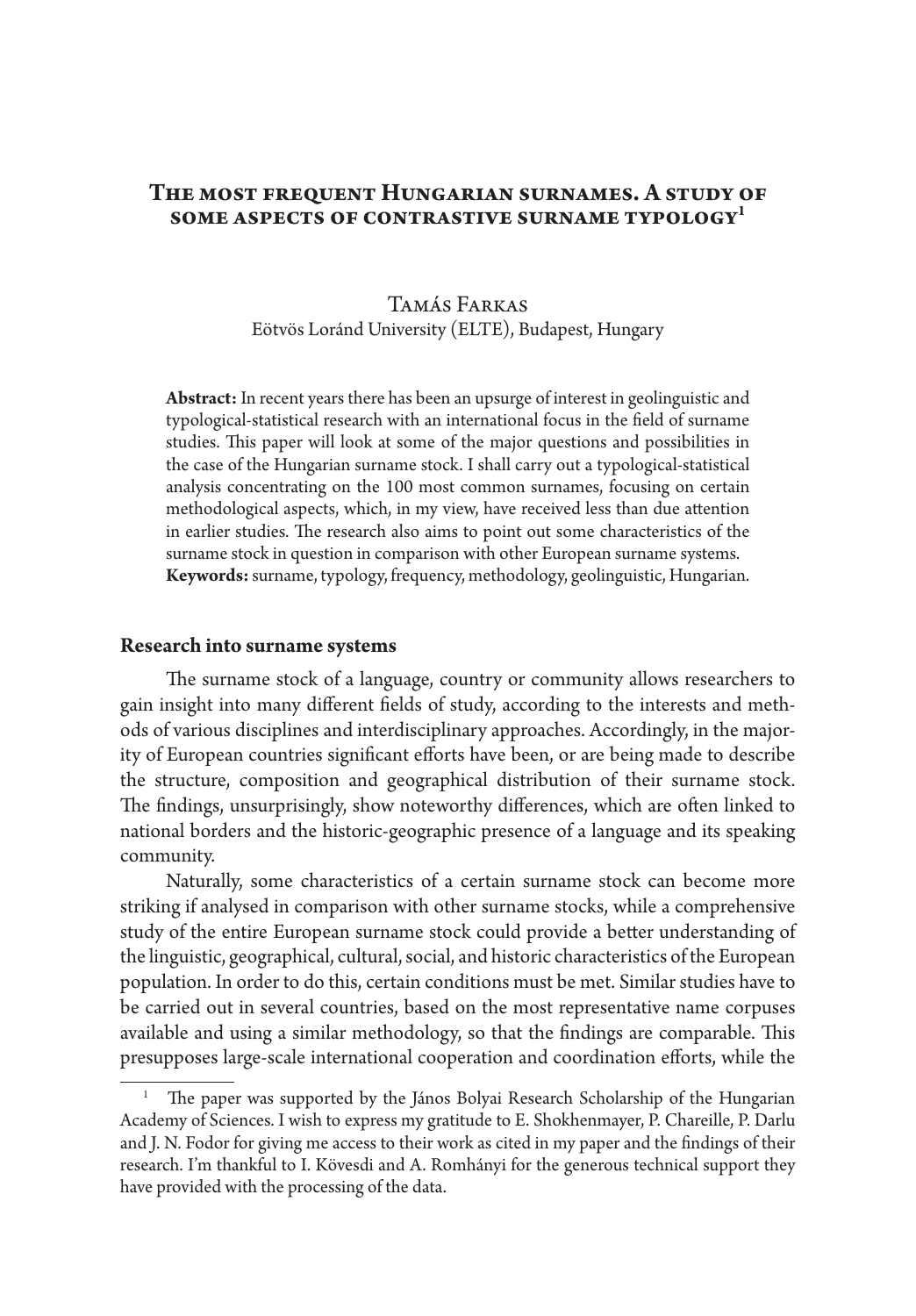expertise and participation of researchers of the given countries would of course also be necessary.

Studying the European surname stock would be a truly European research topic and is a great potential project, duly supported by today's information technology. There have been several initiatives and studies of this kind in the literature (e.g. Caffarelli 2005, Scapoli et al. 2007, Cheshire et al. 2011, Bloothooft et al. 2014, Shokhenmayer 2014, and their listed references). However, there is need for typological-statistical analyses (a typological and frequency study of the most frequent surnames), geolinguistic studies (the compilation of a European surname atlas) and even lexicographic efforts (the compilation of a European surname dictionary). These would be complementary and mutually presuppose each other, as well as serving as auxiliary tools for further research.

As a contribution to these efforts, I shall look at some of the major questions and possibilities in the case of the Hungarian surname stock. Based on examples from abroad, a typological-statistical analysis concentrating on the 100 most common surnames shall be carried out. I shall focus on certain methodological aspects, which, in my view, have received less than due attention in earlier studies. The paper also intends to point out some characteristics of the surname stock in question in comparison with European surname systems. The study aims to provide insight into the Hungarian surname stock and into possible ways of processing it in the future that could be used in Hungarian or international comparative studies, while also reaching certain possible conclusions concerning international research projects with a similar focus.

#### **The general characteristics of the Hungarian surname stock**

In order to know what insights can be gained from it, regarding which periods and processes, the historical background of the surname stock to be processed must be known (cf. Kálmán 1978, Farkas 2009a).

The historical Hungarian surname system was formed from the  $14<sup>th</sup>$  century onwards in the territory known as historic Hungary. (This implies a delay of several centuries compared to Western European surname systems, while also meaning that the process happened earlier than in Northern and Eastern European languages.)

Surnames of non-Hungarian origin were partly born in this territory, but also introduced later by immigrant populations settling in Hungary, especially following the the end of the Ottoman conquest (at the end of the 17<sup>th</sup> century). Among certain ethnic groups (the Germans, Croats and Slovaks) the use of surnames became widespread quite early on, while among others it happened later and partly as a result of external influences. The official registration of surnames, which brought their spontaneous evolution to an end, was introduced in the late  $18<sup>th</sup>$  – early  $19<sup>th</sup>$  century.

As a natural consequence of language contacts, linguistic and onomastic assimilation took place – primarily, though not exclusively, in the direction of the dominant language, i.e. Hungarian. From the mid–19<sup>th</sup> to the mid–20<sup>th</sup> century the conscious Magyarisation of surnames was widespread, as a result a large number of surnames of non-Hungarian origin were given up in exchange for Hungarian ones.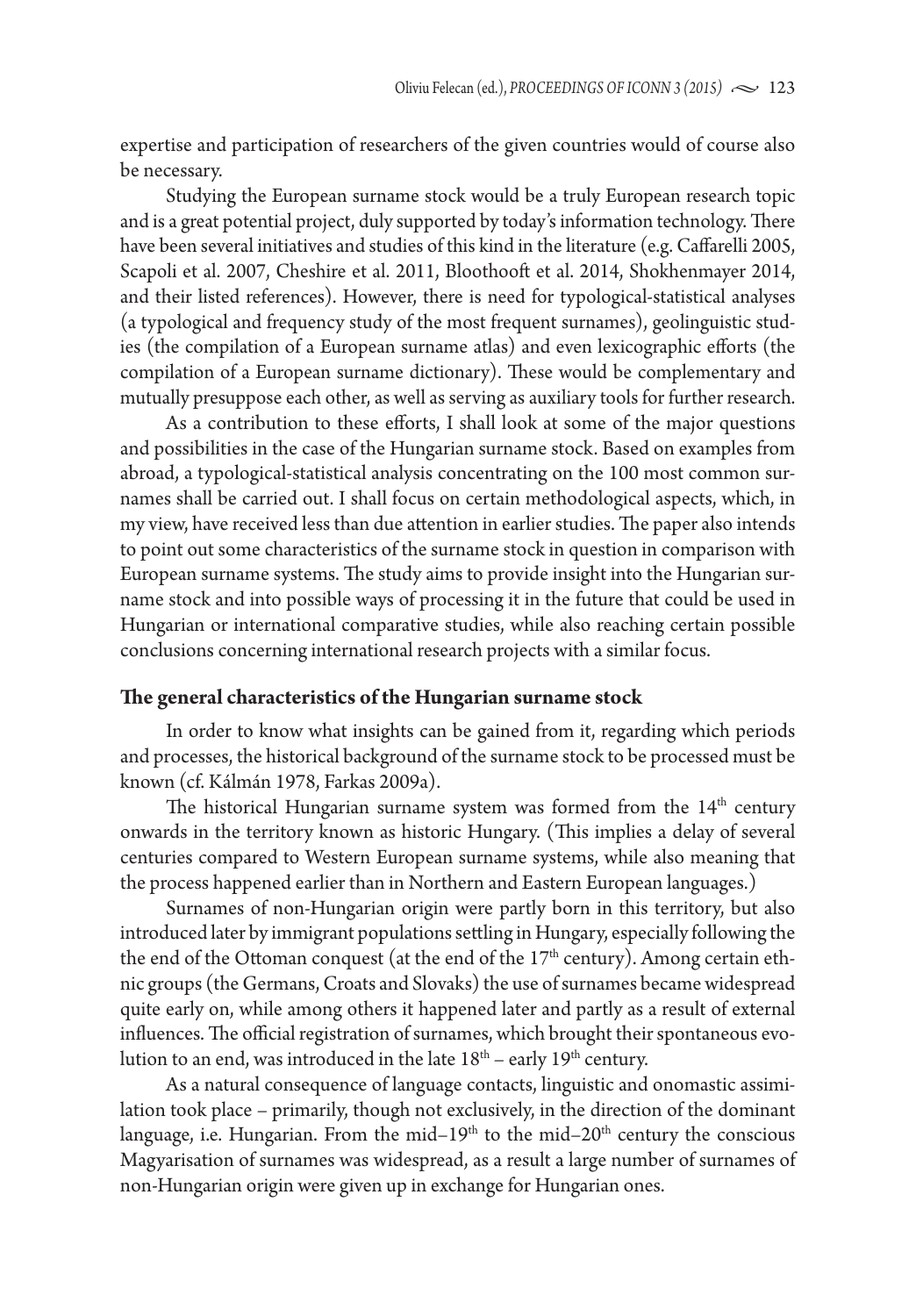Following World War I Hungary lost most of its territory and population – mainly its ethnic minorities, but also a large part of its Hungarian population. Thus there were significantly fewer surnames of non-Hungarian origin in the territory of post-WWI Hungary. On the other hand, the stock of Hungarian surnames was dispersed in several neighbouring countries, and these were also subject to the name assimilation influences of the respective state languages.

In present day Hungary, national minorities constitute a relatively low percentage of the population, yet the surname stock preserves many surnames of foreign origin, as a result of the assimilation processes of previous centuries. The members of the largest ethnic minority in Hungary, the Gypsies, tend to bear surnames of Hungarian linguistic origin. Modern-day migration mostly affects the Hungarian name stock in terms of diversity rather than name frequency.

### **Name corpuses**

For representative studies to be completed the most represenatative name corpuses accessible are required. The sporadic data in international literature concerning the most common Hungarian surnames, for instance, are – according to current knowledge – rather inaccurate or not fully representative (e.g. Caffarelli 2005: 241, 249–250; his data are based on M. Hajdú's earlier research: Hajdú 2003). When processing data one must be aware of what kind of corpus was used and thus, to what extent, and in what sense, it can be considered as representative.

It would be worthwhile to process the complete name stock of a language community or area. In the case of Hungarian researchers face a number of practical difficulties: no sufficiently representative data on the name stocks of ethnic Hungarians living outside Hungary are available. The most typical solution is to constrain the scope of study to the name stock of present-day Hungary, which is a feasible task. A study concerning the complete Hungarian surname stock would be fairly representative, yet only fully relevant within the geolinguistic area of the state.

The name corpus of the official population registry of present-day Hungary (more than 10 million items of data) became accessible for research in 2007. Mihály Hajdú compiled a dictionary of the most common elements of this surname corpus (1230 names borne by more than 1000 individuals each, merging the name variants; Hajdú 2010). This compilation will serve as the basis of the remaining part of the paper. Later Hajdú (2012) also published all the surnames of the corpus, with data regarding their frequencies, as a part of his large collection of surnames. In 2009 a similar name corpus became accessible with the addition of information of the name bearers' place of residence, which served as the base for geonomastic surveys of contemporary Hungarian surnames (DHS., Vörös 2010 etc., also an atlas of the top 106 surnames, merging variants: Vörös 2014).

These are comprehensive and representative databases, even allowing for sporadic mistakes occurring in recording. They are significantly more reliable than the national telephone subscribers' registry or the national elections registries used – out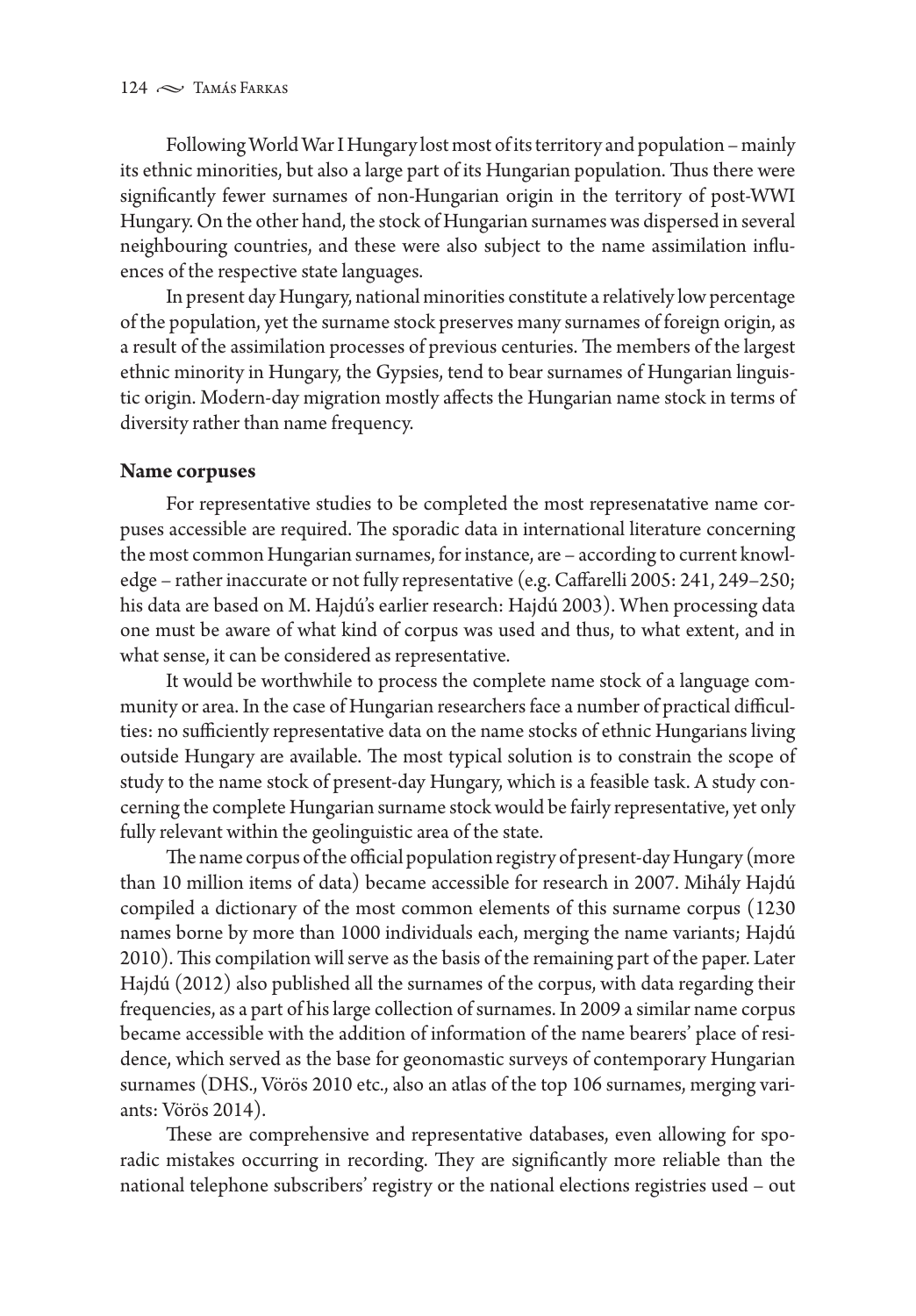of necessity – for the same purposes in certain other countries. Certain differences can be observed between the order of the most common surnames as given in the 2007 and the 2009 name corpus. It is the earlier, 2007 corpus that seems to yield itself better to a typological-statistical analysis, mainly because its data are now accessible to all researchers, and their dictionary format processing can be considered a suitable basis for further analysis, albeit being contestable at certain points.

As the study of synchronic surname corpuses is often used as a reliable source for drawing backward conclusions concerning earlier centuries, it is always a welcome opportunity to be able to work with representative historic sources as well. In the current case, the national censuses of the early  $18<sup>th</sup>$  century (in 1715 and 1720, 170 thousand persons) can serve this purpose. The data represent most of the territory of historic Hungary, and the surname stock dates from the period preceding most of the great population movements following the end of the Ottoman rule and comes before the time of conscious name Magyarisations. These censuses serve as the basis of Hungarian historical surname geography studies (Fodor and Láncz 2011; Fodor 2013, 2015; DHHS.; Vörös 2013), which yield data for territories belonging to several different countries today, and their historic populations.

Finally, it is to be noted that a digital database of the history of official surname changes in Hungary from 1815 to 1932 is now accessible as well (DOSCH., 66 thousand cases). The use of this also allows the study of the characteristics of the artificial surname system of the Hungarian language, constituting a smaller but organic subset of the Hungarian surname stock.

### **The methodological questions of processing the data**

The first step of a typological-statistical analysis of a name corpus at one's disposal is the compilation of a frequency list. The inevitable methodological question in this respect is the lemmatisation of different name variants, and the extent of lemmatisation. The smallest degree is to merge orthographic variants, this can also be extended to the pronunciation variants beyond these. This question also arises concerning the lists of the most frequent surnames. Six lexical types can be found among the 100 most frequent surname variants, which have been entered into the list in two orthographic versions (*Kiss~Kis* 'little'*, Balogh~Balog* 'left-handed etc.'*, Papp~Pap* 'priest'*, Szűcs~Szücs* 'skinner'*, Veres~Vörös* 'red'*, Hegedűs~Hegedüs* 'fiddler'). In some respects it would be possible to merge certain morphological, or even certain semantic types as well, although this is fairly rare in the literature (cf. Tesnière's method, quoted by Kremer 1996: 1263–1266).

Further analysis will rely on the data of Hajdú's surname dictionary (2010) lemmatised to a medium degree. However, as a methodological experiment, I have also carried out a similar analysis of the 100 most frequent individual surname variants. In the current case, no significant differences can be found between the results of the two methods: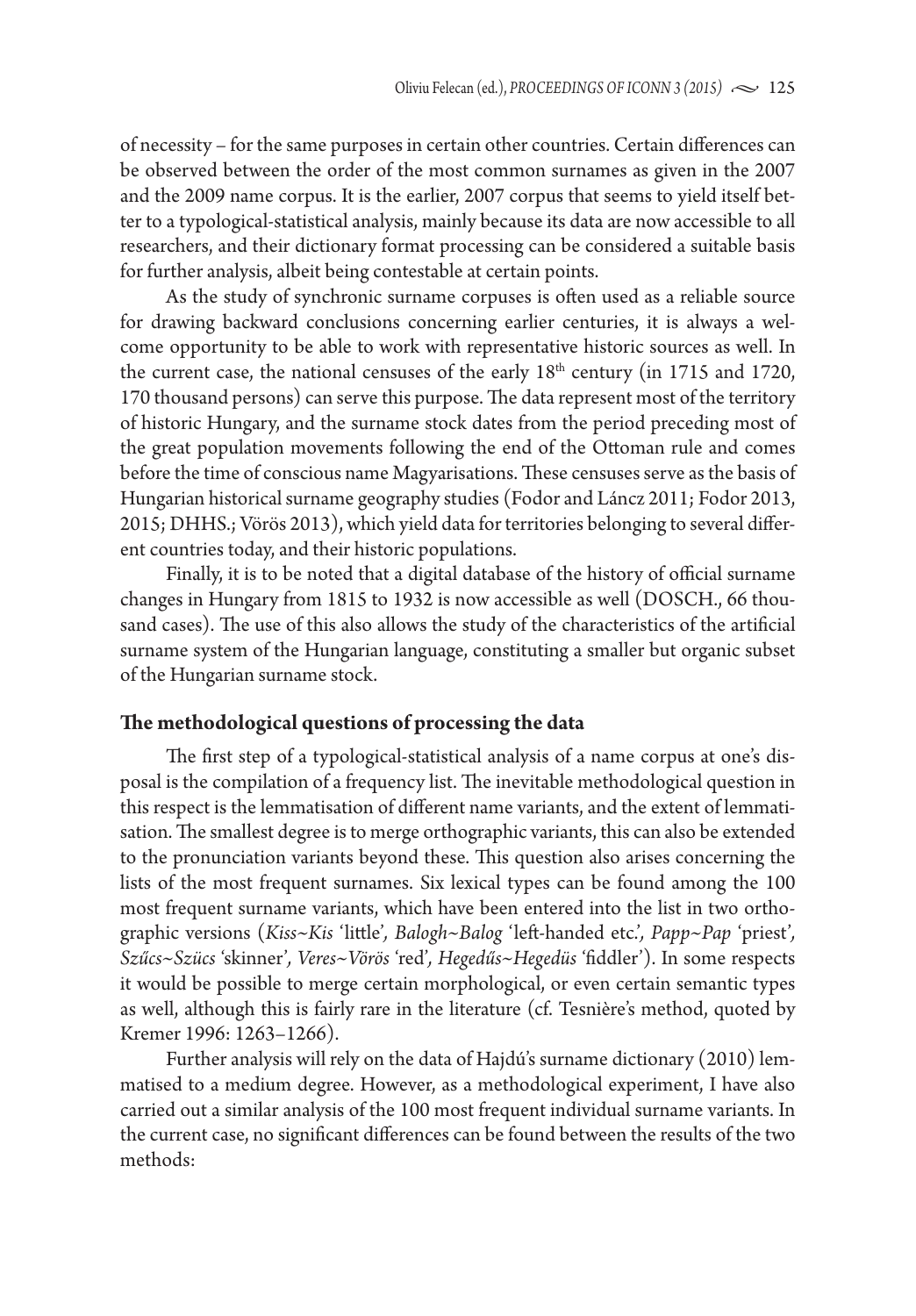

Figure 1. Percentage of surname types: 1a: lemmatized (left), 1b: non-lemmatized (right)

Another basic methodological question is whether the proportions of names or the proportions of name bearers should be used as the base of calculations. Each will provide different results, as in the case of the 100 most common Hungarian surnames, analysed below, following the same methodology:



Figure 2. Percentage of surname types: according to names and according to name bearers

Both methods (according to names or according to name bearers) could offer useful comparisons on a international level (cf. e.g. Shokhenmayer 2014, Bloothooft et al. 2014). However, the latter can be considered more informative, and is also one of the methodological bases of an ongoing international research project (European Surname Typology Project; see below). Thus in the following I will mainly calculate with the number of individuals bearing the names.

The following question is how many names the frequency list to be analysed should contain. Many possibilities from the 1, 3, 5 or 10 most frequent to the first 1000 can be found in the literature. The current study works with a list of the 100 most common surnames for several reasons: this list contains a rather varied and fairly representative data set; there are examples for the processing of such lists from different countries;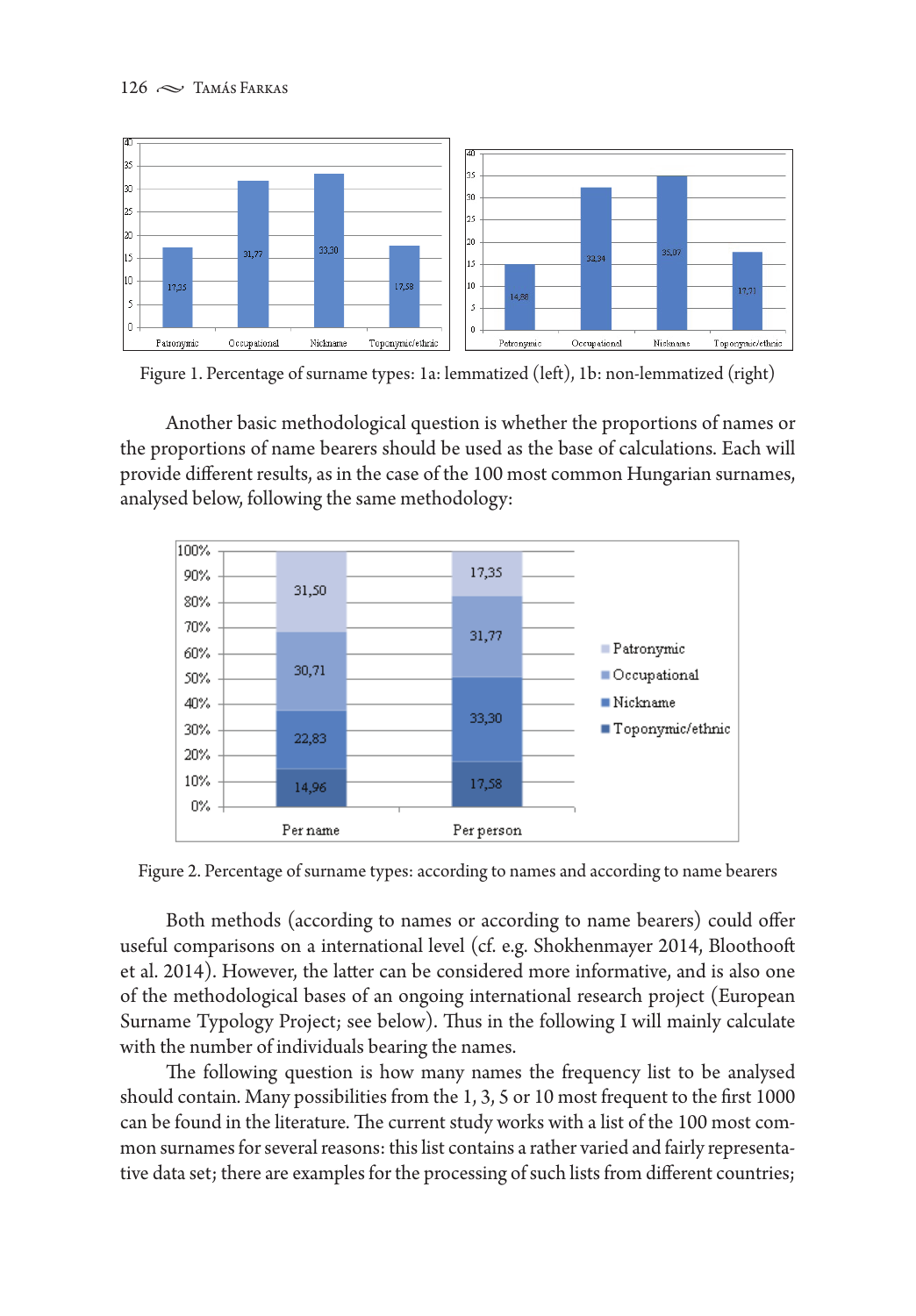and several of the most recent, comprehensive and contrastive studies are also based on this kind of list (see e.g. Bloothooft et al. 2014 or Shokhenmayer 2014 presented at the latest ICOS congress). 100-strong lists can provide a basis for meaningful comparisons within the Hungarian literature as well. Yet the typological distribution of the name corpus varies according to the scope of the list, so any one data analysis of this kind will lack an absolutistic value. It is worth illustrating this tendency of proportions changing on a rudimentary graph. In the case of the current corpus, the following happens (cf. the distribution of the German surname stock: Shokhenmayer 2014):



Figure 3. Percentage of surname types: from top 10 to top 100

Another practical and theoretical question is whether the surnames of Hungarian origin or the surname stock of Hungary should be analysed based on the name corpus. In the list of the non-merged variants there are none, and in the list merging lexical variants there is only a single surname of non-Hungarian origin, namely *Novák* (of Slavic origin,  $84<sup>th</sup>$ ). In the present study I believe it more useful to carry out a representative typological-statistical analysis of the surname corpus of Hungarian origin. As in the case of the 100 most frequent surnames, such an analysis will also be relevant for the whole surname stock of Hungary. However, it would be worthwhile to carry out a similar analysis of the surname stock of non-Hungarian origin as well.

The final methodological question is the question of categorisation, chiefly the surname typology to be used for the analysis. The more exact, etymologic-semantic categorisation is a relevant possibility, even so it can be more revealing to rely on the naming motives of the one-time namers. There are several well developed and detailed typologies of the latter kind – which are mutually inconvertible into one another – even within the Hungarian literature (Hajdú 2003: 761–773, Farkas and Láncz eds. 2009: 15–16, Fodor 2013: 522–523, Slíz 2015 etc.). However, to allow the international comparison of findings the most widely used typology must be chosen – the one that uses four categories: a) Patronymics, b) Occupational names (titles, dignities), c) Nicknames, and d) Toponymic (and ethnic) names.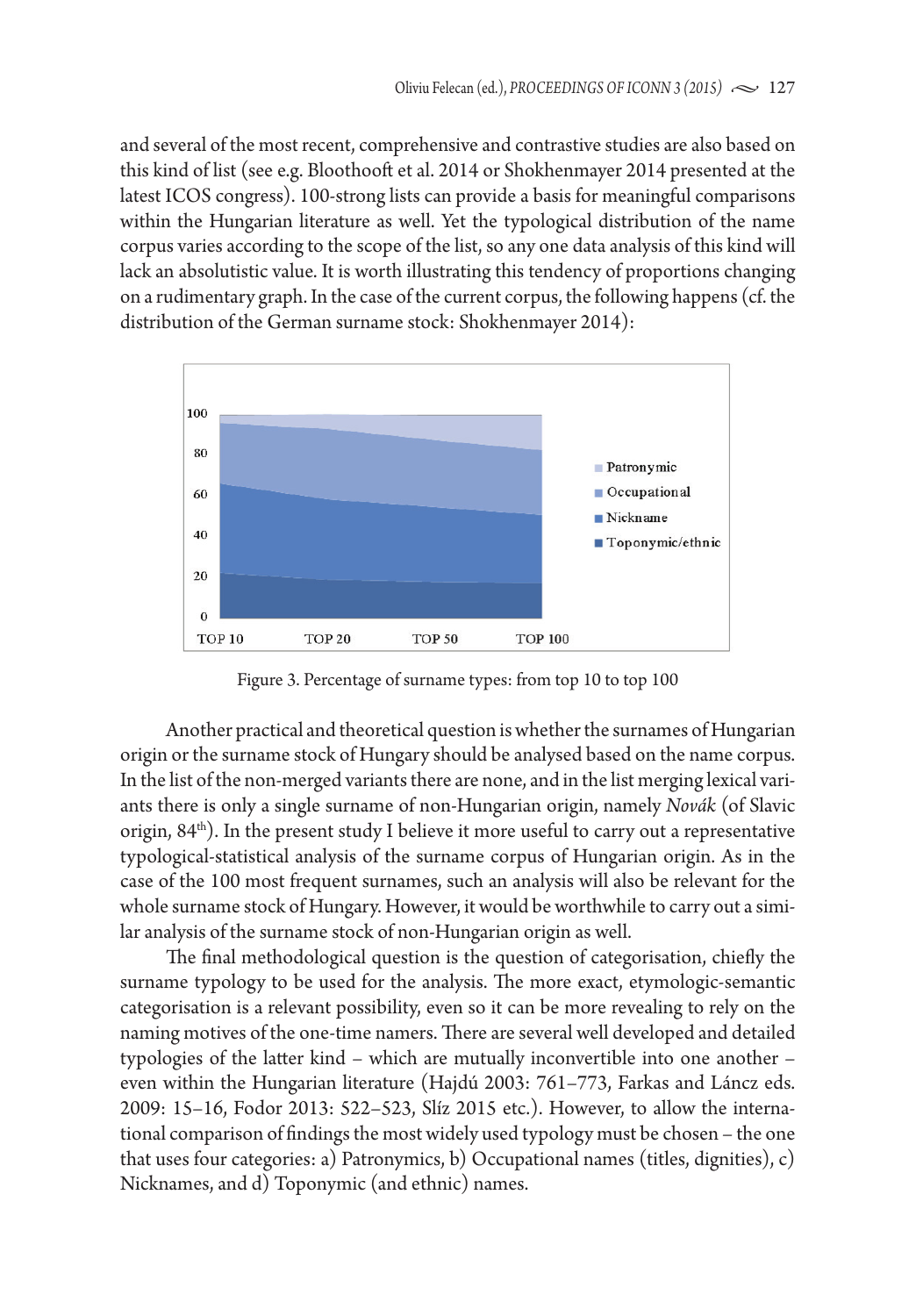Motivation-based typologies have some inherent uncertainties. In order to remain consistent, the interpretations of Hajdú's dictionary (2010) shall be used in the following. However, as a test, I have coded the material of the 100 most frequent lexical types in three different ways within the framework of the name typology mentioned above: I followed the explanations of the two Hungarian surname dictionaries (Kázmér 1993, Hajdú 2010), and my own judgement. All three versions allow for multiple motivations (which has been taken into account), but not in the same way. Consequently, even though all three analyses are professionally adequate, the findings are more or less different.



Figure 4. Percentage of surname types: according to different authors

This serves as a reminder that if findings are to be made comparable on an international level, further efforts must be made towards harmonisation in the field of the categorisation of names.

## **The 100 most frequent contemporary Hungarian surnames**

# *Frequency and typological distribution*

Knowing what proportion the most frequent names account for within the entire stock is revealing concerning the structutre of the surname stock. In China, for example, the most frequent surname, *Wang,* comprises 7% of the entire surname stock, in Sweden only 3% (*Johansson*), while in Poland it accounts for only 0.5% (*Nowak*) (Walkowiak 2014: 129). In the case of Hungary, the most frequent name comprises 2.4% (*Nagy*). Other data sets from several countries are also available (for the 10 most frequent surnames e.g. Eupedia). In the current case the data compared to the complete Hungarian surname stock – and comparable with the relevant international data – are as follows.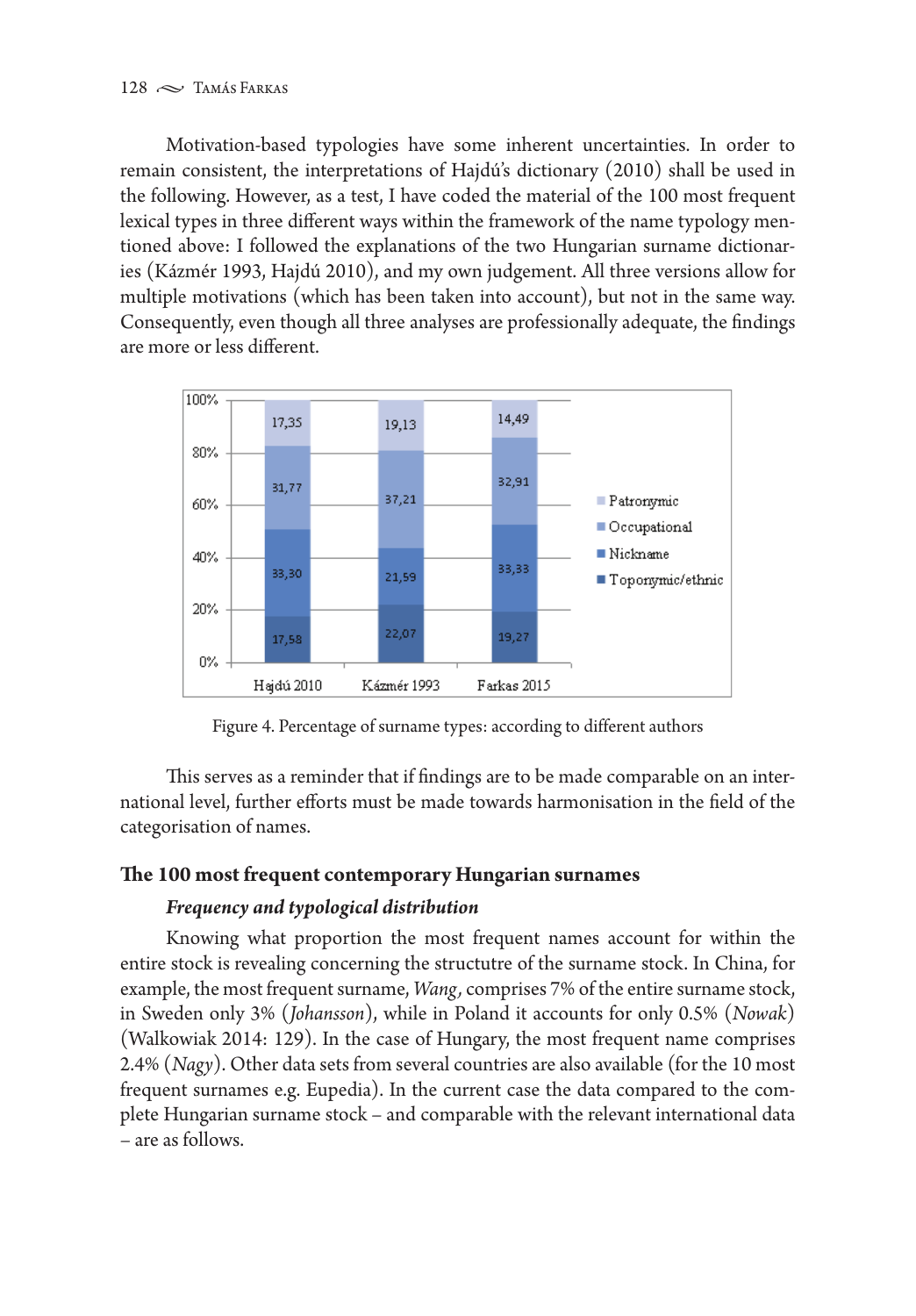| Top lists    | $1 - 10.$ | $1 - 20.$                                        | $1 - 50.$ | $\blacksquare$ 1-100. | Total |
|--------------|-----------|--------------------------------------------------|-----------|-----------------------|-------|
| Name bearers |           | 2.38%   16.93%   21.89%   29.05%   35.76%   100% |           |                       |       |

**Table 1. The most frequent surnames in Hungary: percentage of the name bearers**

The typological-statistical distribution of the 100 most frequent Hungarian surnames has also been analysed, these represent one third of the complete pool of surnames in Hungary. The corpus was examined according to the methodology and typology presented above, taking into account the possible multiple motivations. The results, as already presented above, are the following:



Figure 5. Percentage of Hungarian surname types, according to the methodology presented above

It is potentially revealing to complete an international comparison. Below, as an example, I have, as an exception, calculated with the number of names rather than the number of name bearers.

**Table 2. Surname types in several European countries: the top 100 surnames, percentage of the names (based on Shokhenmayer 2014)**

|              | Hungarian |      | German      |      | <b>Russian</b> |    | French |               | <b>British</b> |      |
|--------------|-----------|------|-------------|------|----------------|----|--------|---------------|----------------|------|
| Name types   | Rank      | $\%$ | <b>Rank</b> | $\%$ | Rank           | %  | Rank   | $\frac{0}{0}$ | <b>Rank</b>    | $\%$ |
| Patronymic   |           | 32   |             | 22   |                | 59 |        | 46            |                | 35   |
| Occupational |           | 31   |             | 44   |                |    |        | 20            |                | 24   |
| Nicknames    |           | 23   |             | 24   | 2              | 33 |        | 18            |                | 26   |
| Toponymic    |           | 15   |             | 10   |                |    |        |               |                |      |

This table alone does not allow for far-reaching conclusions to be drawn, but illustrates the great diversity of surname stocks well. It can also be deduced that the Hungarian surname stock is the most typologically balanced of the the surname stocks presented here: the difference between the first and the last categories is the smallest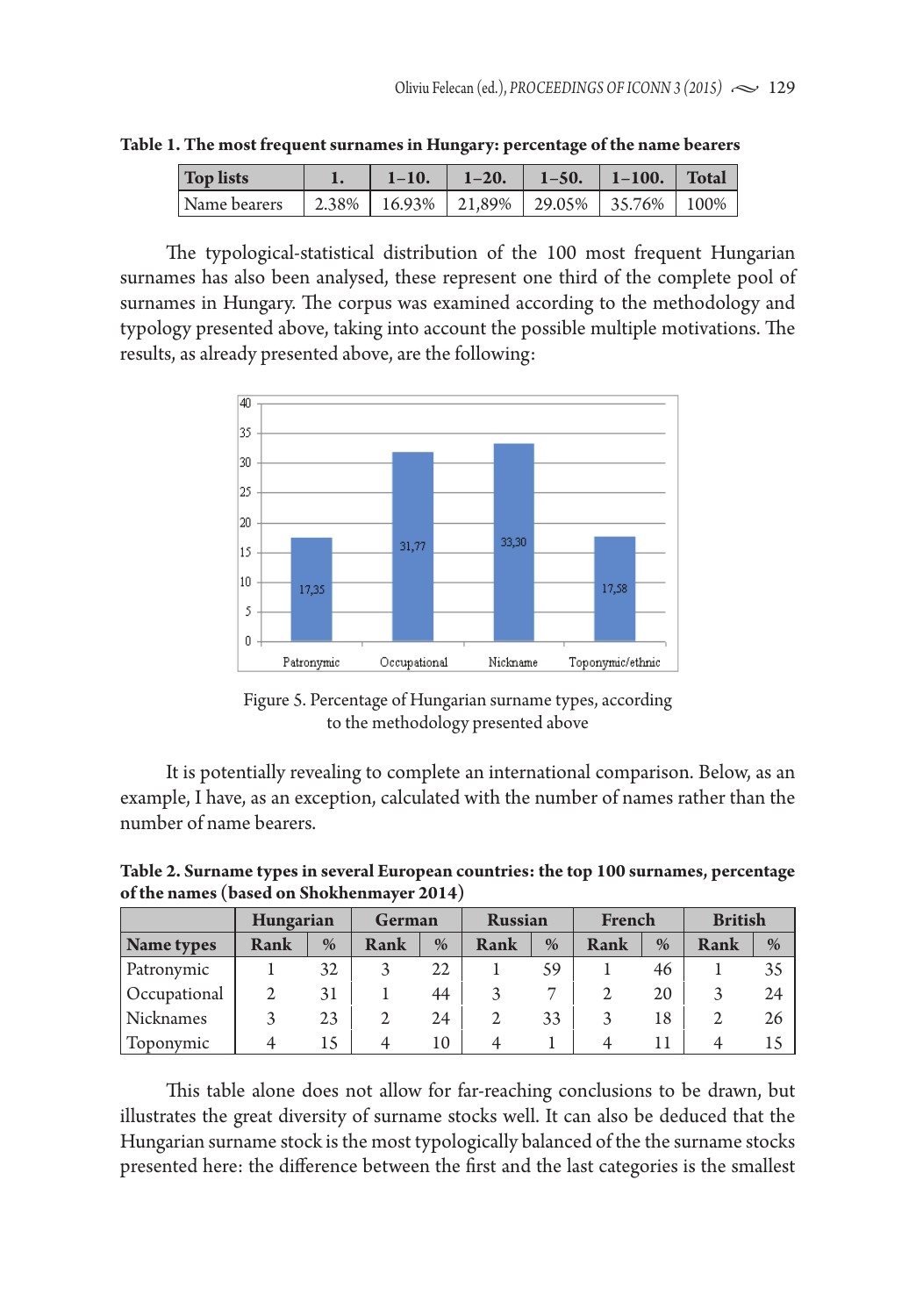(only 17%). In the British data it is 20%, in the French and the German the difference is double (34–35%), and in the Russian it's three times larger (58%). The distribution according to the number of name bearers would have been more revealing, as would have been the possibility of looking at the broader Central European (geographical, historical, cultural) context of the country. But, unfortunately, the necessary data sets for these comparisons are currently unavailable.

## *The set of surname types*

The four categories accounting for the 100 most frequent surnames offer potential for further analysis in terms of their composition and specific content (for this and those below, see Caffarelli 2005, Shokhenmayer 2014). Characteristics shared with other countries can be just as interesting as differences, as the few following examples – cited here, instead of a thorough analysis – illustrate.

The majority of patronymic surnames are based on Christian names, as is typical of European countries. These mainly reflect the Christian name giving tendencies of the middle ages and early modern age, yet do not allow for direct conclusions to be drawn concerning the naming fashions of these times (cf. Hajdú 2003: 255–368, Slíz 2011: 68–69 etc.). Christian names that were rarer (and thus more suitable for distinguishing individuals) tend to occur more often among surnames. Surnames considered to have a possible non-Christian patronymic origin are derived from Hungarian common words and most likely to go back to these words denoting personal characteristics or occupations directly, thus, are more likely, to belong to another surname category. A maximum of 3 of the 20 most frequent surnames can be placed in this category: possibly *Balogh* 'left-handed, bad etc.' (10<sup>th</sup>), partly *Farkas* 'wolf, Wolfgang' (11<sup>th</sup>) and the only unquestionable one, *Simon* 'Simon' (19<sup>th</sup>).

As for the surnames of occupational origin, similarly to many other countries (Brozović-Rončević 2004: 169), the most typical – which is nearly the most frequent one altogether – is *Kovács* 'smith' (2nd), the importance of which is also supported by the high frequency of the surname *Vas* 'iron' (40<sup>th</sup>). Concerning the occupational surnames that seem so typical in other countries (Shokhenmayer 2014), no name referring directly to breadmaking (even if *Molnár* 'miller' is the 8<sup>th</sup>), nor horse husbandry are represented on the Hungarian list. Meanwhile the subset of musicians is quite well represented: *Hegedűs* 'fiddler' (27<sup>th</sup>), *Sipos* 'whistler, piper' (38<sup>th</sup>), *Dudás* 'bagpipe player'  $(82<sup>th</sup>)$ . At most 11 of the 20 most frequent surnames can be described as occupational: *Kovács* 'smith' (2nd), *Szabó* 'tailor' (4th), *Varga* 'shoemaker' (7th), *Molnár* 'miller' (8th), *Pap* 'priest' (12th), *Juhász* 'shepherd' (13th), *Takács* 'weaver' (14th), *Lakatos* 'blacksmith' (15th), *Szűcs* 'skinner' (16th), *Mészáros* 'butcher' (17th); and might be, in part, metonymically the surname *Farkas* 'wolf' for a hunter (11<sup>th</sup>). (For a deeper analysis, see Slíz 2015.)

Regarding surnames based on nicknames, the very first position on the frequency list was taken by a nickname, *Nagy* 'big'. Its antonymic pair, *Kis* 'little' is also very frequent  $(6<sup>th</sup>)$ . A very common subset, quite typical in many countries is that of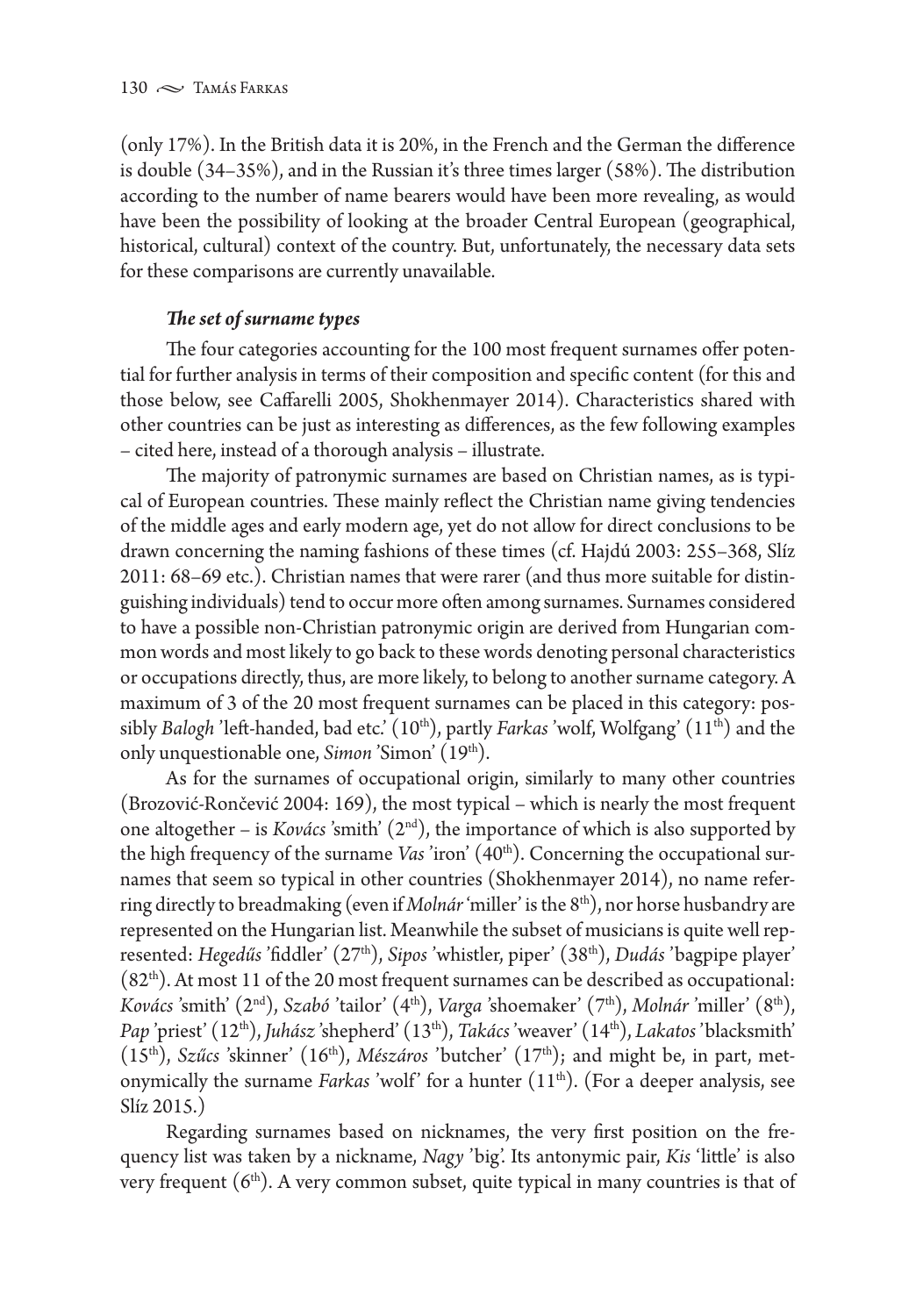colours, although these seem to be less characteristic in the Hungarian surname stock (cf. Caffarelli 2005: 255–257): *Fekete* 'black' (21st), *Vörös* 'red' (23rd) and *Fehér* 'white'  $(25<sup>th</sup>)$  are practically of the same frequency in the Hungarian surname stock; while *Szőke* 'blond' (67<sup>th</sup>) and *Barna* 'brown; but also from Barnaby' (85<sup>th</sup>) are less frequent. A maximum of 10 of the 20 most frequent surnames can be categorised as referring to personal characteristics. Descriptive ones are *Nagy* 'big' (1<sup>st</sup>), *Kis* 'small' (6<sup>th</sup>) and *Balogh* 'left-handed, bad etc.' (10<sup>th</sup>), while in a metaphoric sense and partially *Farkas* '[e.g. wild as a] wolf'  $(11<sup>th</sup>)$ , *Pap* 'priest'  $(12<sup>th</sup>)$  as well as another five surnames based on ethnonyms (see below).

The subset of surnames referring to provenance tends to be towards the bottom end of the frequency list of the four surname types, as can also be typical of other countries (cf. Shokhenmayer 2014). The majority of surnames in this subset are those based on ethnonyms, which, however, can also refer to other characteristics of a person (they are possibly used in a metaphorical sense: nicknames, or names referring to occupation) (Farkas 2013). Among the other names of the category, several surnames that are derived from the names of counties can be found, most of these are in Southern Transdanubia, and played an important role in internal migration (*Szalai*, 26th; *Somogyi*, 37th; *Baranyai*, 53th). The name of the capital is also found here (*Budai*, 57<sup>th</sup>). A total of 5 of the 20 most frequent surnames can be assigned to this category, and they are all ethnonyms.

Surnames of ethnonymic origin are a very characteristic subset of the Hungarian surname stock. Even though there are relatively few actual such names in circulation, 7–8% of the entire Hungarian population bears a surname of this type. 10% of the 100 most frequent surnames, representing 19% of the name bearers of the list fall into this category: *Tóth* 'Slavic, Slovak' (3rd), *Horváth* 'Croat' (5th), *Németh* 'German' (9th), *Oláh* 'Rumanian' (18th), *Rácz* 'Serb' (20th), *Török* 'Ottoman, Turk' (28th), *Magyar* 'Hungarian' (39<sup>th</sup>), *Orosz* 'Rusyn [Ruthene], Russian' (62<sup>th</sup>), *Lengyel* 'Pole' (71<sup>st</sup>) and *Székely* 'Sekler' (78<sup>th</sup>). The internal composition of this subset is very revealing in many ways, and would be an especially good subject for international comparisons (in detail, see Farkas 2013).

#### **The 100 most frequent surnames: further lists and comparisons**

#### *Historical name stock*

Thanks to the efforts of János N. Fodor the typological-statistical characteristics of the present day surname stock can be compared with the historical stock of surnames from 1715 (cf. DHHS.; Fodor 2013, 2015), following the methodology mentioned above.

Only 1 of the 100 most frequent surnames in Hungary today is of foreign origin (*Novák*, 84th, representing 0.33% of name bearers in the country; cf. Farkas 2010), while the Hungary of the early 18<sup>th</sup> century, significantly larger and more ethnically diverse, obviously offered more examples (totalling 6.74% of name bearers). One of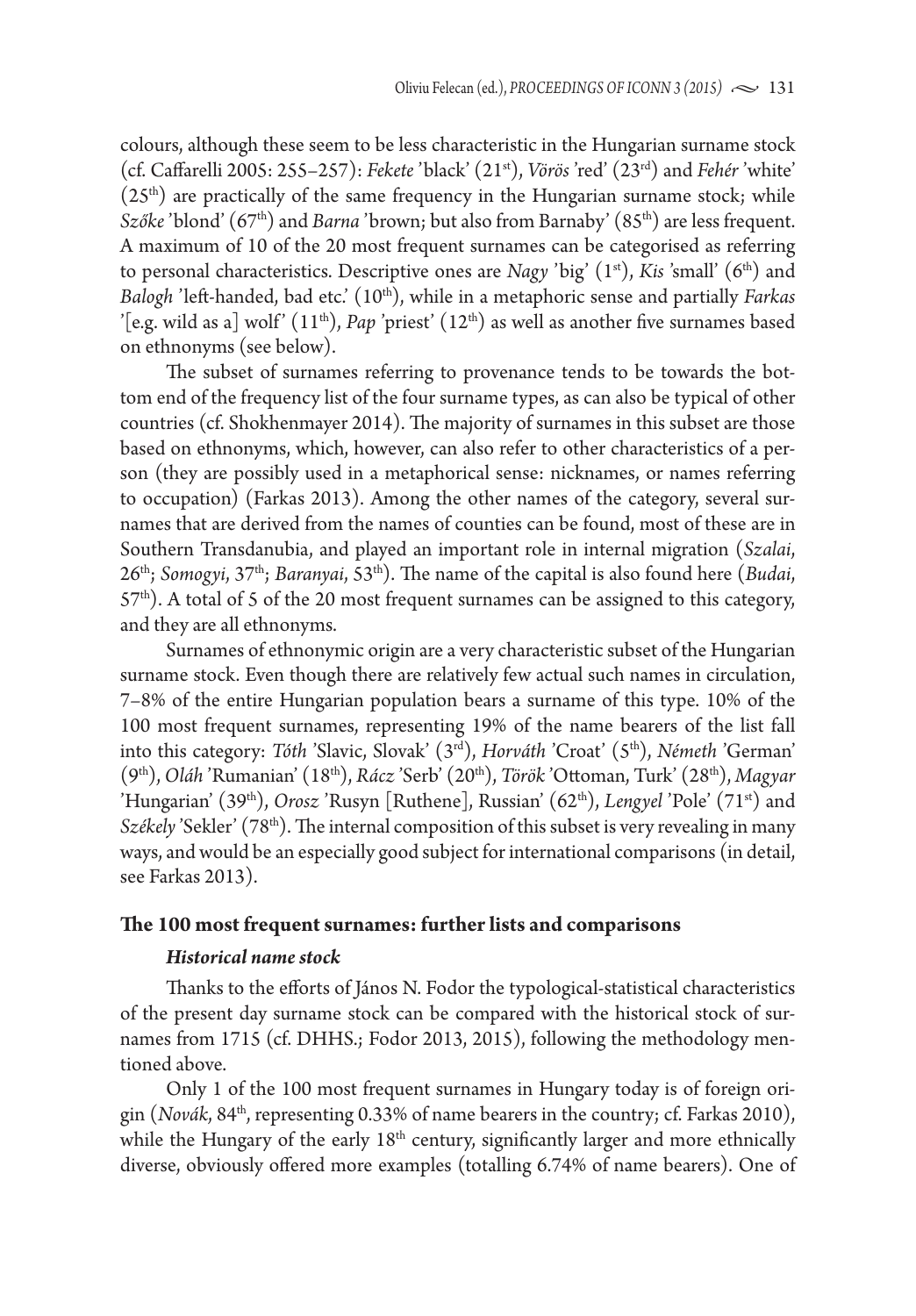these was a German surname (*Schmidt*, 67<sup>th</sup>), the other dozen were all of Slavic origin (although *Polyák* (16th) may be of Hungarian origin as well): *Svec* (26th), *Rusznák* (31th), *Meszár* (43th), *Kolár* (52th), *Hornyák* (56th), *Mlinár* (62th), *Novák* (68th), *Hugyec* (76th), *Krisán* (95th), *Bednár* (98th), *Benyo* (100th). These belong to several types, but most of them refer to occupations. For historical and geographical reasons that cannot be outlined here, Slovak names are the most highly represented in the corpus.

The following comparison can be made regarding the 100 most frequent surnames of Hungarian origin.



Figure 6. Percentage of Hungarian surname types: 6a: historical (1715, left) and 6b: contemporary (2007, right)

As can be see, the proportions (as well as the absolute order of the categories) are only slightly different in the two historic periods. Most notably surnames of occupational origin lost some ground, cc. 5% (for the possible cause see Slíz 2015), while the gain of the patronymic subset is around 3%, that of the nickname type 2%. The ratio of names referring to provenance has practically remained unchanged. These changes can be explained by changes in time, geographical or, indeed, random factors, and thus do not allow far-reaching conclusions to be drawn from them in themselves.

# *The artificial name stock*

To further present the potential of such an analysis, I will compare the 100 most frequent Hungarian surnames with the artificial name stock of the history of official surname changes (available database: DOSCH., 1815–1932). This list contains no surname of non-Hungarian origin, which is logical, considering the essential aim of the process, Magyarisation. The motivational background and emergence of this artificial name stock is essentially different from that of the natural surname stock (Farkas 2008), but to make the two comparable, I have attempted to use the same categorisation. This yields the following results.

The differences are striking. While the proportion of patronymic and occupational surnames is roughly the same, there are significantly fewer names in the category of nicknames among artificial surnames, and significantly more names in the category of provenance. These differences may be well explained by the naming fashions which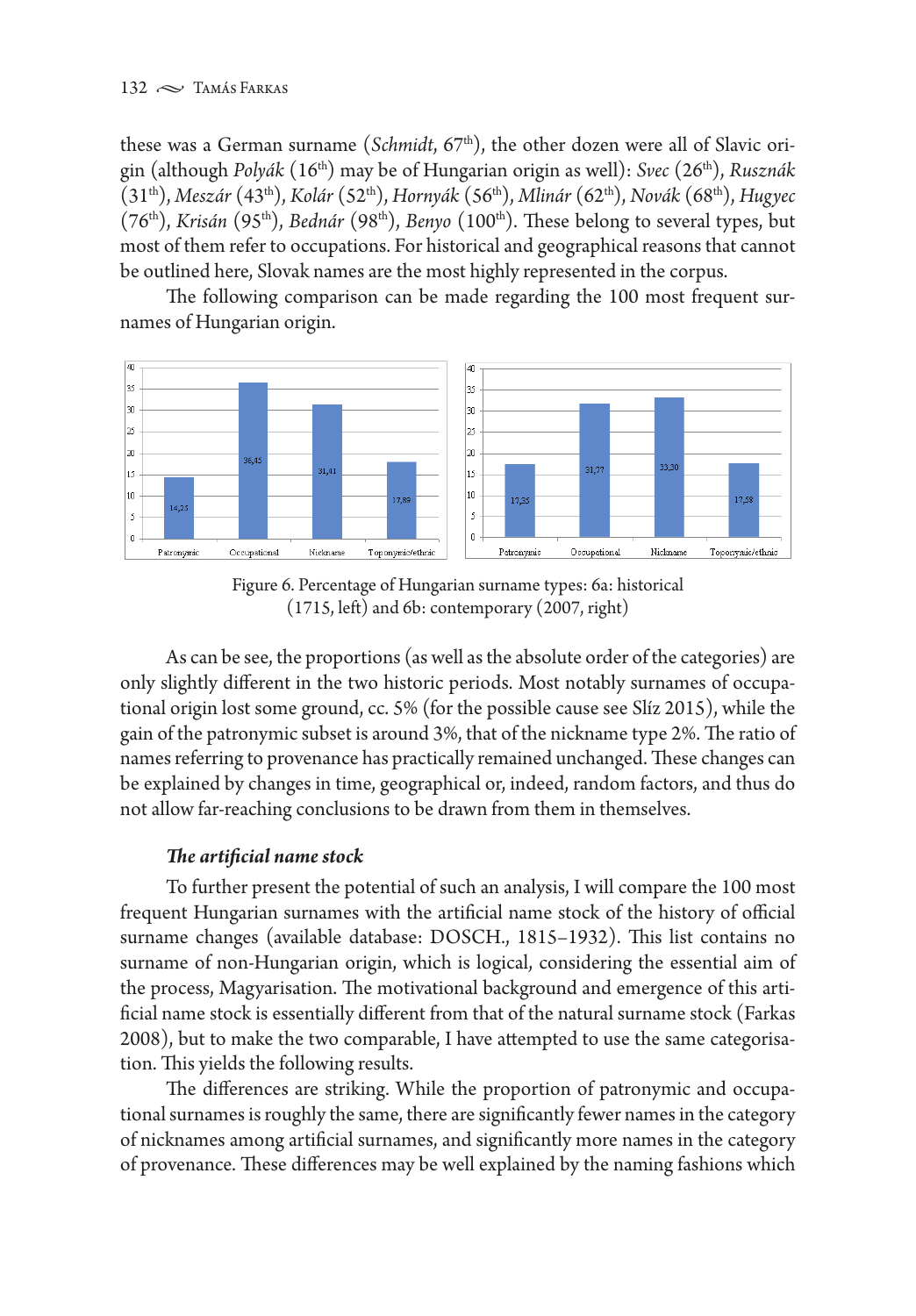were affected by numerous factors (Farkas 2009b, 2012: 9–12). The overrepresentation (i.e. popularity) of surnames referring to provenance, for example, can be explained, among other things, by the fact that they are rich and varied, are morphologically the most characteristic in the Hungarian surname stock, and, in the contemporary surname stock their style is reminiscent of the names of nobles.



Figure 7. Percentage of Hungarian surname types: 7a: artificial (1815–1932, left) and 7b: contemporary (2007, right)

The methodology that was used seems to be informative in examining the differences between the natural and artificial surname stocks as well.

#### **Geonomastic studies**

The geolinguistic study of surname stocks is a fruitful field of research in several European countries. However, a comprehensive analysis of a pan-European scope and using a unified methodology has yet to come to life.

The recently started initiative, the European Surname Typology Project (headed by Pascal Chareille and Pierre Darlu, France; in detail: Bloothooft et al. 2014) is aiming to provide a certain geonomastic analysis of the European surname stock. It is based on the typological-statistical analysis of the 100 most frequent surnames on the regional (e.g. county) level of European countries. Its results so far, encompassing several countries of Western Europe and concentrating on the four major surname types from a geolinguistic point of view, are noteworthy. Further geographic extension of the project would provide a great opportunity to gain further insight into the spatial distribution of the more elaborate patterns of the pool of European surnames. This is an especially important goal in terms of the wider context of the Hungarian surname stock, and also from a historical perspective. I have tried to incorporate the considerations of this project in my analyses presented above, with regard to the type of preliminary work, the general overview of the Hungarian surname stock and methodological questions.

The project in question, apart from its main scope concerning a typological-statistical analysis of the surname stock, could be a suitable framework for further geonomastic research. Next to the regional distributions, a comparison of the typologicalstatistical maps of entire countries and entire linguistic areas could be fruitful as well.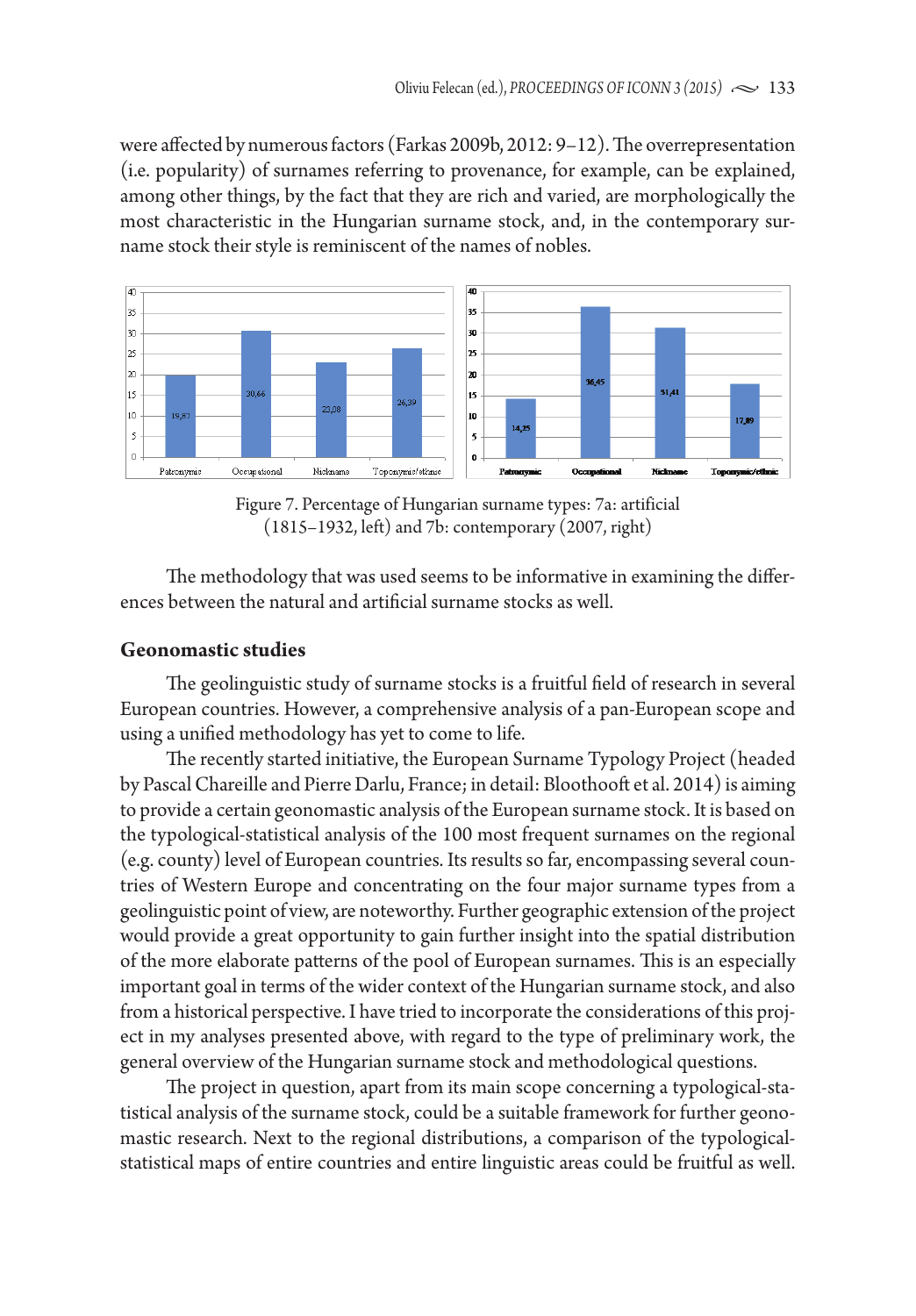Studying the comprehensive maps of the surname types widespread in the whole of Europe (e.g. those originating from Christian names, animal husbandry or the names of colours) or the lexical maps (e.g. for 'Peter', 'smith', 'wolf ', 'red') could also prove to be revealing. Or, for example, imagine the potential in drawing a map of European surnames in the category of ethnonyms. The analyses suggested here should not only be carried out based on the complete corpus of the top 100 surnames but also the proportions of the given typological categories.

## **Summary**

In recent years there has been an upsurge of interest in geolinguistic and typological-statistical research with an international focus and crossing the boundaries of the field of surname studies. The accessible data are, however, diverse and often hard to compare with each other. Therefore there is great call for projects with harmonised/ unified methodologies providing diverse results; among others, quantified in different ways and illustrated on various maps. International research projects so far have tended to concentrate on the surname stocks of Western Europe, so expanding the geographic scope of theese research efforts is yet another task to be undertaken.

My aim in this paper has been to make the characteristics of the Hungarian surname stock more accessible and better known. However, these data can also be analysed more reliably when studied together with the surname stocks of the broader or narrower regions of Europe.

# **References**

- Bloothooft, G., L. Brouwer, P. Chareille, P. Darlu, A. Degioanni, K. Dräger et al. 2014. *European Surname Typology Project.* Paper presented at the 25th International Congress of Onomastic Sciences, Glasgow.
- Brozović-Rončević, D. 2004. What Do Names Tell Us About Our Former Occupations? *Collegium Antropologicum* 28 (Suppl. 1.): 161–170.
- Caffarelli, E. 2005. Cognomi in Italia e in Europa: àmbiti lessicali come fonti onimiche. In *Quaderni Internazionali di RIOn., Vol. 1. Denominando il mondo. Dal nome comune al nome proprio / Naming the World. From Common Nouns to Proper Names*, D. Brozović-Rončević and E. Caffarelli (eds.), 227–266. Roma: Società Editrice Romana.
- Cheshire, J., P. Mateos, and P. Longley 2011. Delineating Europe's Cultural Regions: Population Structure and Surname Clustering. *Human Biology* 83 (5): 573–598.

DHHS. = Database of Hungarian Historical Surnames (1715). Project leader: J. N. Fodor.

DHS. = Database of Hungarian Surnames (2009). Project leader: F. Vörös.

- DOSCH. = Database of Official Surname Changes in Hungary (1815–1932). Project leader: T. Farkas and I. Kövesdi.
- *Eupedia*. European Family Names. http://www.eupedia.com/europe/european\_family\_ names.shtml (accessed August 30, 2015).
- Farkas, T. 2008. Surname changes in Hungary: researches and their onomastic conclusions. In *Proceedings. 22nd International Congress of Onomastic Sciences. Pisa (Italy*), *28.8–4.9.2005., Vol. 2*, M.G. Arcamone, D. de Camilli and B. Porcelli (eds.), 343–350. Pisa: Edizioni Ets.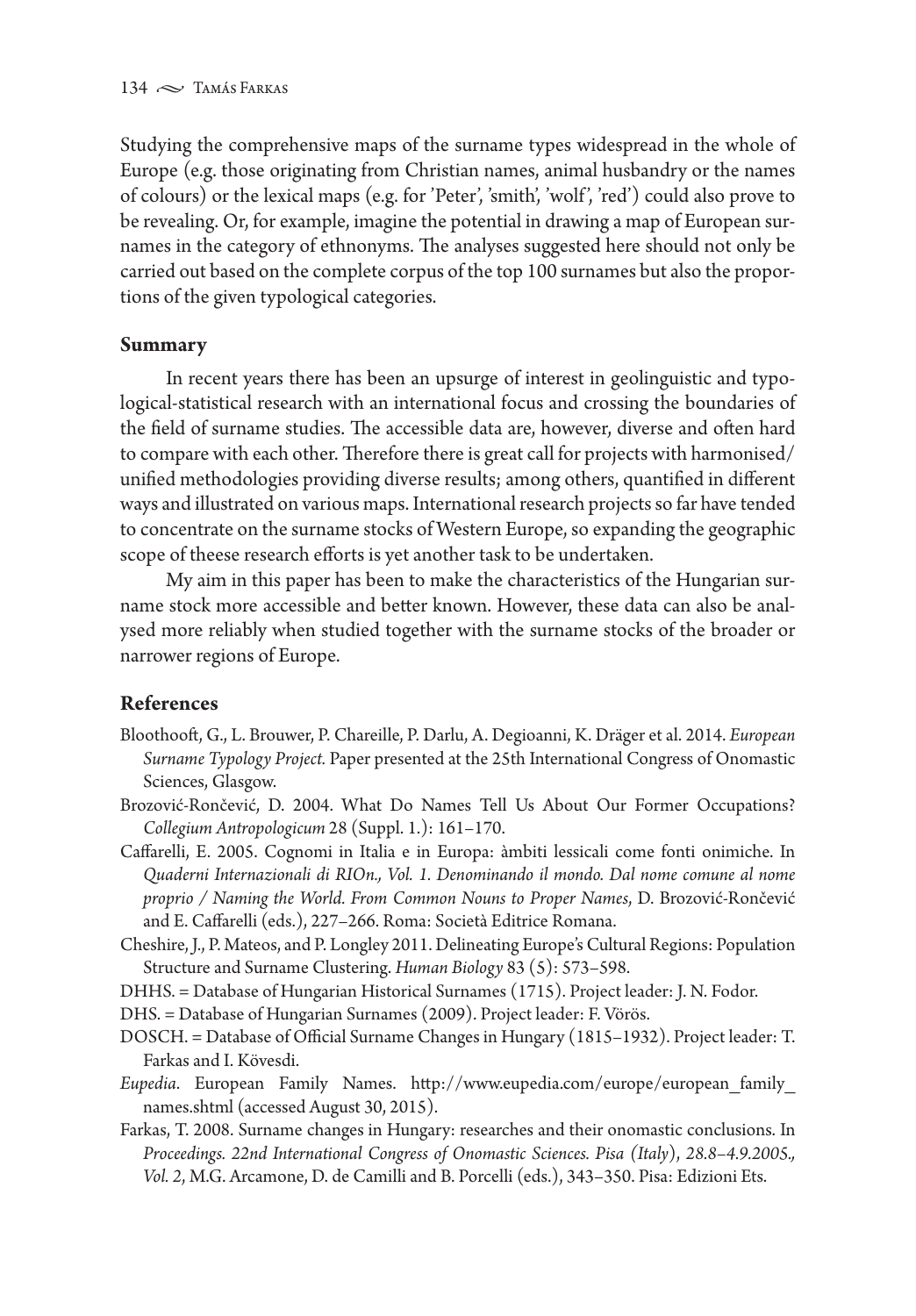- Farkas, T. 2009a. Surnames of Foreign Origin in a Language Contact Situation. The Reasons and Ways of Their Changes and Their Influence on the Surname Stock in Hungary. In *Names in Multi-Lingual, Multi-Cultural and Multi-Ethnic Contact. Proceedings of the 23rd International Congress of Onomastic Sciences. August 17–22, 2008, York University, Toronto, Canada*, W. Ahrens, S. Embleton, and A. Lapierre (eds.), 365–374. Toronto: York University. http:// yorkspace.library.yorku.ca/xmlui/handle/10315/3967 (accessed August 30, 2015).
- Farkas, T. 2009b. *Családnév-változtatás Magyarországon*. *A névváltoztatások tényezői és története a 20. század második felében.* Budapest: Akadémiai Kiadó.
- Farkas, T. 2010. *Novák:* egy idegen eredetű családnév és a magyar családnévanyag. *Magyar Nyelv*  106 (2): 169–182.
- Farkas, T. 2012. Jewish Name Magyarization in Hungary. *AHEA* 5: 1–16. http://ahea.net/ejournal/volume–5–2012/28 (accessed August 30, 2015).
- Farkas, T. 2013. Surnames of Ethnonymic Origin in the Hungarian Language. In *Name and Naming. Proceedings of the Second International Conference on Onomastics. Onomastics in Contemporary Public Space. Baia Mare, May 9–11, 2013*, O. Felecan (ed.), 504–517. Cluj-Napoca: Editura Mega and Editura Argonaut.
- Farkas, T., and É. F. Láncz (eds.) 2009. *Régi magyar családnevek névvégmutató szótára. XIV– XVII. század. / Reverse dictionary of Hungarian family names. 14th–17th century.* Budapest: ELTE Magyar Nyelvtudományi és Finnugor Intézet and Magyar Nyelvtudományi Társaság. http://mek.oszk.hu/08900/08923/08923.pdf (accessed August 30, 2015).
- Fodor, J.N. 2013. Geolinguistic research of historical personal names found in the Carpathian Basin. In *Name and Naming. Proceedings of the Second International Conference on Onomastics. Onomastics in Contemporary Public Space. Baia Mare, May 9–11, 2013.* O. Felecan (ed.), 518– 527. Cluj-Napoca: Editura Mega and Editura Argonaut.
- Fodor, J. N. 2015. Language contact effects in historical Hungarian and Romanian personal names. *This volume.*
- Fodor, J. N., and É. F. Láncz 2011. A Történeti magyar családnévatlasz előmunkálatairól. *Névtani Értesítő* 33: 175–190.
- Hajdú, M. 2003. *Általános és magyar névtan. Személynevek.* Budapest: Osiris Kiadó.
- Hajdú, M. 2010. *Családnevek enciklopédiája. Leggyakoribb mai családneveink.* Budapest: Tinta Kiadó.
- Hajdú, M. 2012*. Újmagyarkori családneveink tára. XVIII–XXI. század. I. Adatok.* Budapest: Published by the author.
- Kálmán, B. 1978. *The World of Names. A Study in Hungarian Onomatology.* Budapest: Akadémiai Kiadó.
- Kázmér, M. 1993. *Régi magyar családnevek szótára. XIV–XVII. század.* Budapest: Magyar Nyelvtudományi Társaság.
- Kremer, D. 1996. Morphologie und Wortbildung der Familiennamen: Romanisch. In *Namenforschung / Name Studies / Les noms propres. Ein internationales Handbuch zur Onomastik / An International Handbook of Onomastics / Manuel international d'onomastique, Vol. 2.* Handbücher zur Sprach- und Kommunikationswissenschaft 11.1–2. H. Steger, H.E. Wiegand (series ed.), and E. Eichler, G. Hilty, H. Löffler, H. Steger, L. Zgusta (vol. eds.), 1263–1275. Berlin and New York: Walter de Gruyter.
- Scapoli, C., E. Mamolini, A. Carrieri, A. Rodriguez-Larralde, I. Barrai 2007. Surnames in Western Europe: A Comparison of the Subcontinental Populations through Isonymy. *Theoretical Population Biology* 71: 37–48.